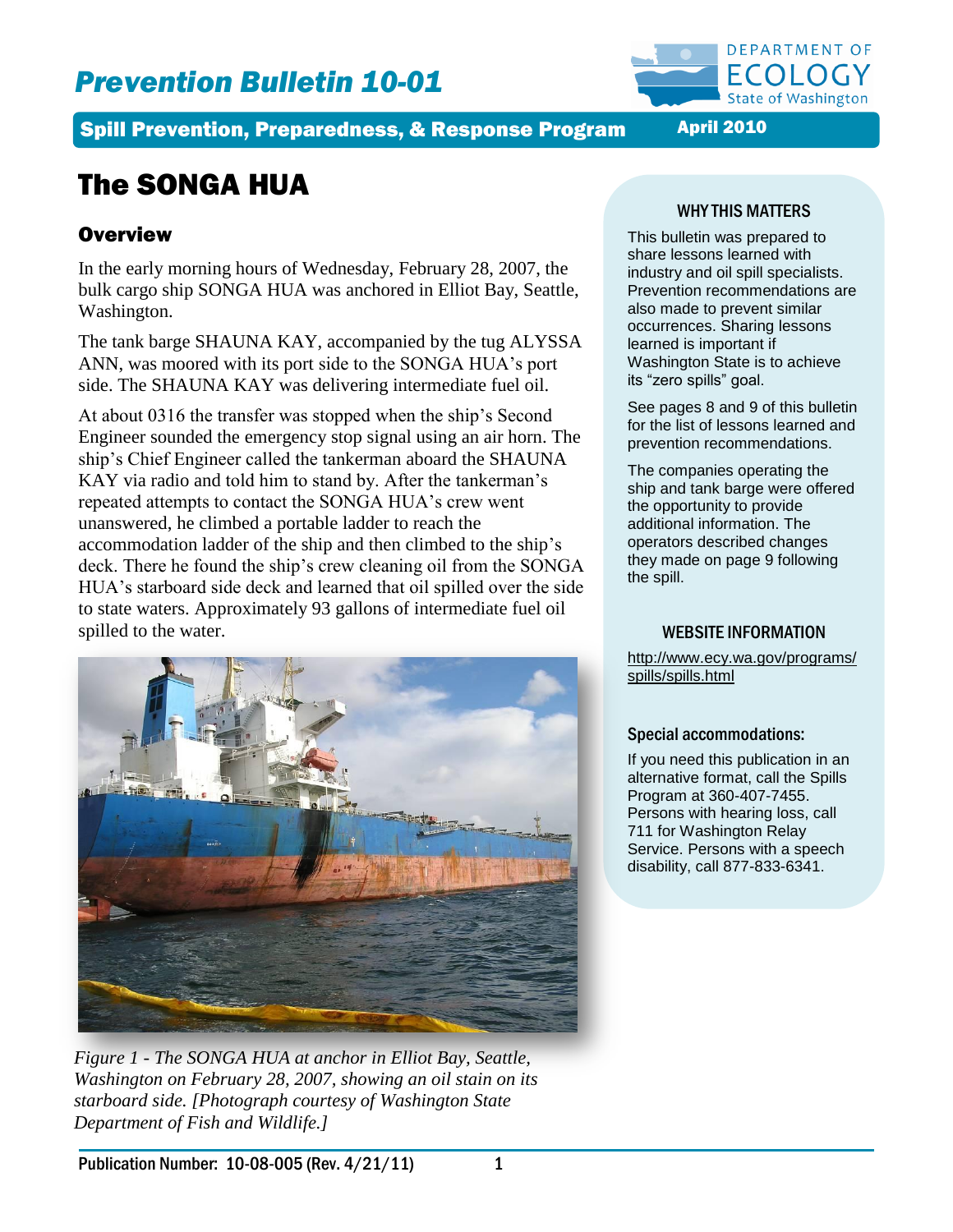# The SONGA HUA was a 738-foot (225-meter), 40,437-

gross ton bulk carrier built in 2001 operating under th Marshall Islands flag. The ship had no previous history of spills in Washington waters.

The Facts

Ship Information

Fuel oil headers were located on the port and starboard sides of the SONGA HUA just forward of the house. The six-inch (15 centimeter) fuel oil piping on deck fed the Nos. 1, 2 and 3 center fuel oil storage tanks via a pipeline dropping through the main deck to a manifold below deck. These center tanks were located forward of the house beneath the cargo holds.

The ship had two deep fuel oil tanks: No. 4 starboard and No. 4 port. Fuel oil delivered via the headers was directed to each of these tanks by opening a gate valve on the main deck immediately forward of the house that allowed oil to flow from the fuel oil piping serving the center tanks (see Figures  $3 \& 4$ ). The gate valves were equipped with an indicator on the valve stem that rose

and fell on the valve handle shaft to indicate whether the valve was opened or closed.

The No. 4 fuel oil tanks were connected to an overflow tank via an eight-inch (20 centimeter) pipe. The overflow tank was equipped with a highlevel alarm that sounded in the engine control room. Vents for the No. 4 wing fuel oil tanks were located outboard of the SONGA HUA's house. These vents were equipped with fixed containment (see Figure 5).

The Third Engineer did the maintenance on the No. 4 starboard fuel oil tank deck valve. He provided Ecology investigators with a note he made regarding maintenance to the No. 4 starboard fuel oil tank valve. The note indicates that on February 19, 2007 the starboard side fuel oil deep tank valve was reconditioned.

*KAY and ALYSSA ANN along side.*

*Figure 2 – SONGA HUA with SHAUNA* 





# Spill Prevention, Preparedness, & Response Program April 2010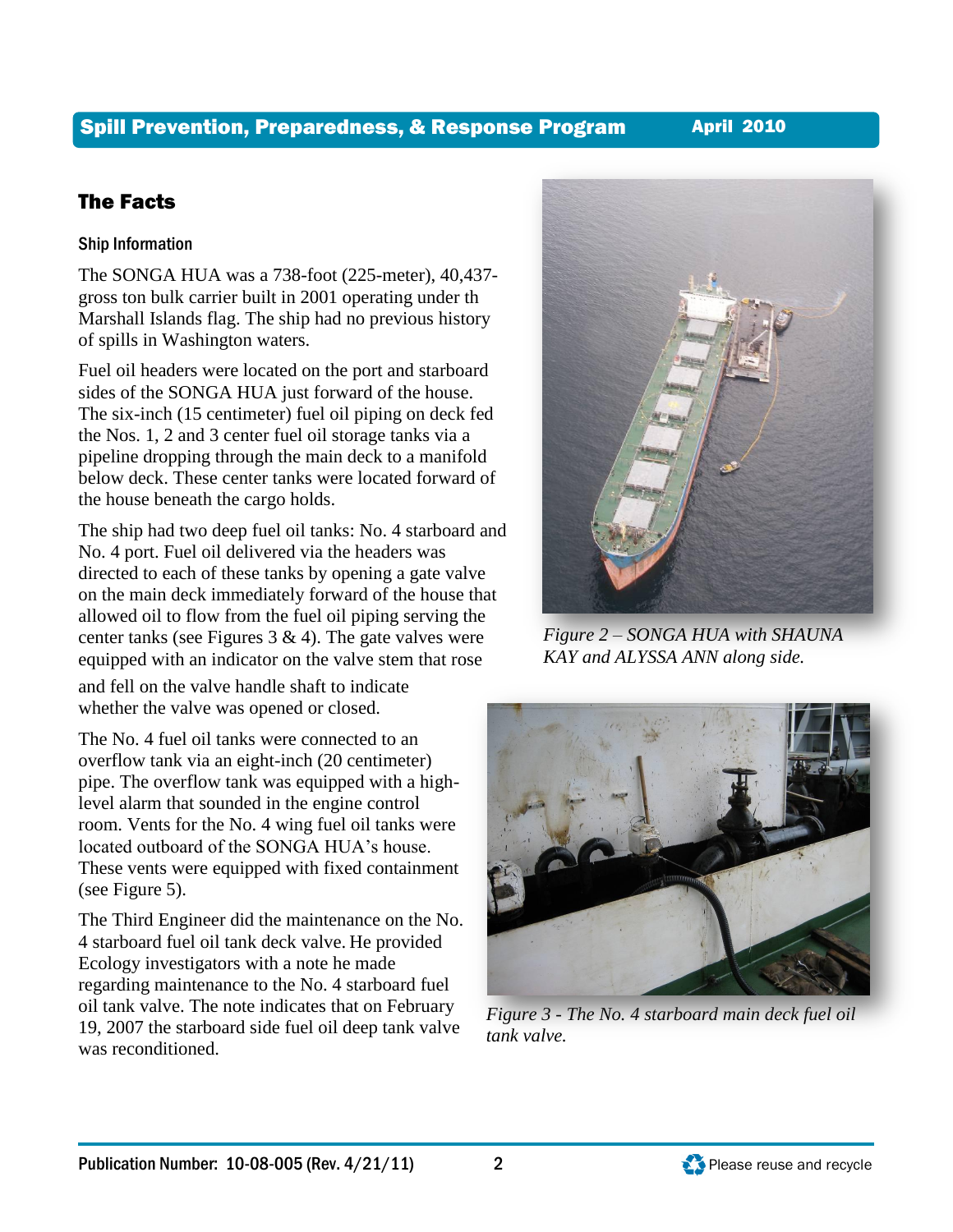

## Tank Barge Information

The SHAUNA KAY was a 271-foot (83-meter), 3,263-gross ton double-hulled tank barge built in 2000 operating under a U.S. flag.

There was a single Tankerman-Person in Charge of the tank barge SHAUNA KAY. He was on the barge when he got the emergency stop signal via the SONGA HUA's whistle. He stopped the barge's pumps and the Chief Engineer told him to stand by. The Tankerman-Person in Charge (PIC) had six years experience as a tankerman, seven years experience working for the same company on tugboats and barges, and a total of thirteen years working in the tug and barge industry.

# Environment where spill occurred

The SONGA HUA was anchored in the Smith Cove West anchorage which is commonly used by ships awaiting berth at the Pier 86 grain terminal. Just north of the anchorage is the Elliot Bay marina and breakwater. Northeast of the anchorage are Piers 90 and 91, common lay berths for fishing vessels.

The weather was cloudy with occasional showers. The wind was south-southwest at about 17 knots. The temperature was 38 Fahrenheit (3.5 Celsius) at 0300.



*Figure 4. No. 4 starboard main deck fuel oil tank valve. Note the indicator (valve position indicator) mounted on the shaft of the valve stem.*



*Figure 5 - A U.S. Coast Guard (USCG) officer takes a sample from the No. 4 starboard fuel oil vent containment box.*



*Figure 6 - SHAUNA KAY moored with its port side towards the port side of the SONGA HUA, and with tug ALYSSA ANN alongside on February 28, 2007.*

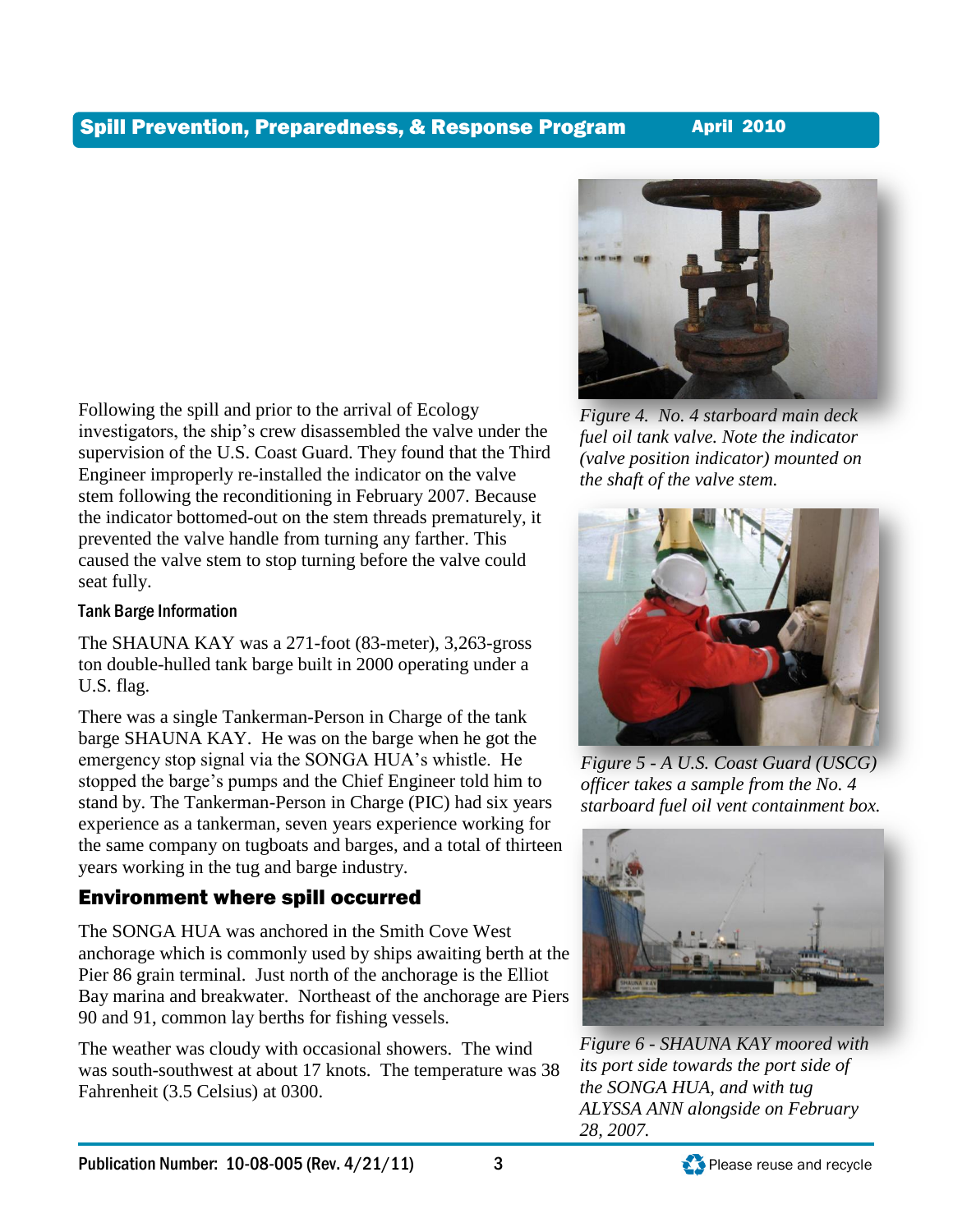# Analysis

### No. 4 Starboard Fuel Oil Tank Valve

Disassembly and reassembly of the No. 4 starboard fuel oil valve occurred on February 28, 2007 prior to arrival of Ecology investigators on scene. Documentation of maintenance on the No. 4 starboard fuel oil valve accomplished on February 19, 2007 was provided by the ship's Third Engineer. The Chief Engineer and USCG investigators discussed findings of the condition of the valve with Ecology investigators.

Examination of the valve showed that the stem-mounted valve position indicator on the valve was not positioned to correspond with the actual valve gate position. The valve position indicator could reach the end of the threads before the valve gate could close fully. This caused the valve stem to stop turning, giving the operator a false indication that the valve was fully closed. This likely explains why the Third Engineer did not note a problem when he checked the valve alignment prior to the transfer, and why the No. 4 starboard fuel oil tank was filling despite its being third in the planned filling sequence behind No. 2 and 3 center tanks.

Ecology examined gross volumes from the ship's sounding information. Based on that information, it appears that the No. 2 center fuel oil tank, which was the tank targeted for filling, took about 53 percent of the volume (354 cubic meters). The No. 4 starboard fuel oil tank, which was supposed to be static and nearly empty, and the overflow tank, which started out empty and received overflow from the No. 4 starboard tank, took about 47 percent of the volume (313 cubic meters).

Based on this split, it appears the No. 4 starboard fuel oil tank valve was open a substantial way and allowed the No. 4

### **CHRONOLOGY**

#### *February 19, 2007*

The Third Engineer of the SONGA HUA reconditions the starboard deep tank fuel oil valve.

#### *February 27, 2007*

- 2300 The SONGA HUA arrived at Seattle, Washington from Pohang, South Korea.
- 2325 to 2335 The tank barge SHAUNA KAY was brought alongside the SONGA HUA by the tug ALYSSA ANN.
- 2350 The SHAUNA KAY was all fast alongside the SONGA HUA.
- 2350 to 0000 The Tankerman-PIC prepared the SHAUNA KAY, checked the alarms and emergency stops.

#### *February 28, 2007*

- 0000 to 0015 Cargo hose from the SHUANA KAY was connected to the SONGA HUA.
- 0015 to 0055 The Chief Engineer of the SONGA HUA and the Tankerman-PIC of the SHAUNA KAY (the PICs) held the pre-transfer conference and signed the Declaration of Inspection (DOI) at 0055.
- 0100 The Chief Engineer of the SONGA HUA signed the "Oil Transfer Check-list." The checklist indicated the maximum transfer rate was to be 250 metric tonnes per hour. However, the Tankerman-PIC and Chief Engineer agreed to a rate of 250 to 300 metric tonnes per hour during the pretransfer conference. The pre-loading plan indicated a "Preferred" transfer rate of "250" and a "Maximum" rate of "300."
- 0105 The SHAUNA KAY began discharging 1,075 metric tonnes (tonnes) of intermediate fuel oil (IFO 380) to the SONGA HUA.
- 0120 The Tankerman-PIC observed that the transfer rate was 300 tonnes per hour and the ship was recording a pressure at the header of 2.5 bar.
- 0310 The duty Oiler of the SONGA HUA was in the Engine Control room and notified the Chief Engineer of an alarm on the ship's overflow tank. The Chief Engineer went below to verify the alarm was valid. The Chief Engineer told the Second Engineer to stop the transfer. The Second Engineer told the Chief Engineer that oil had been found on deck.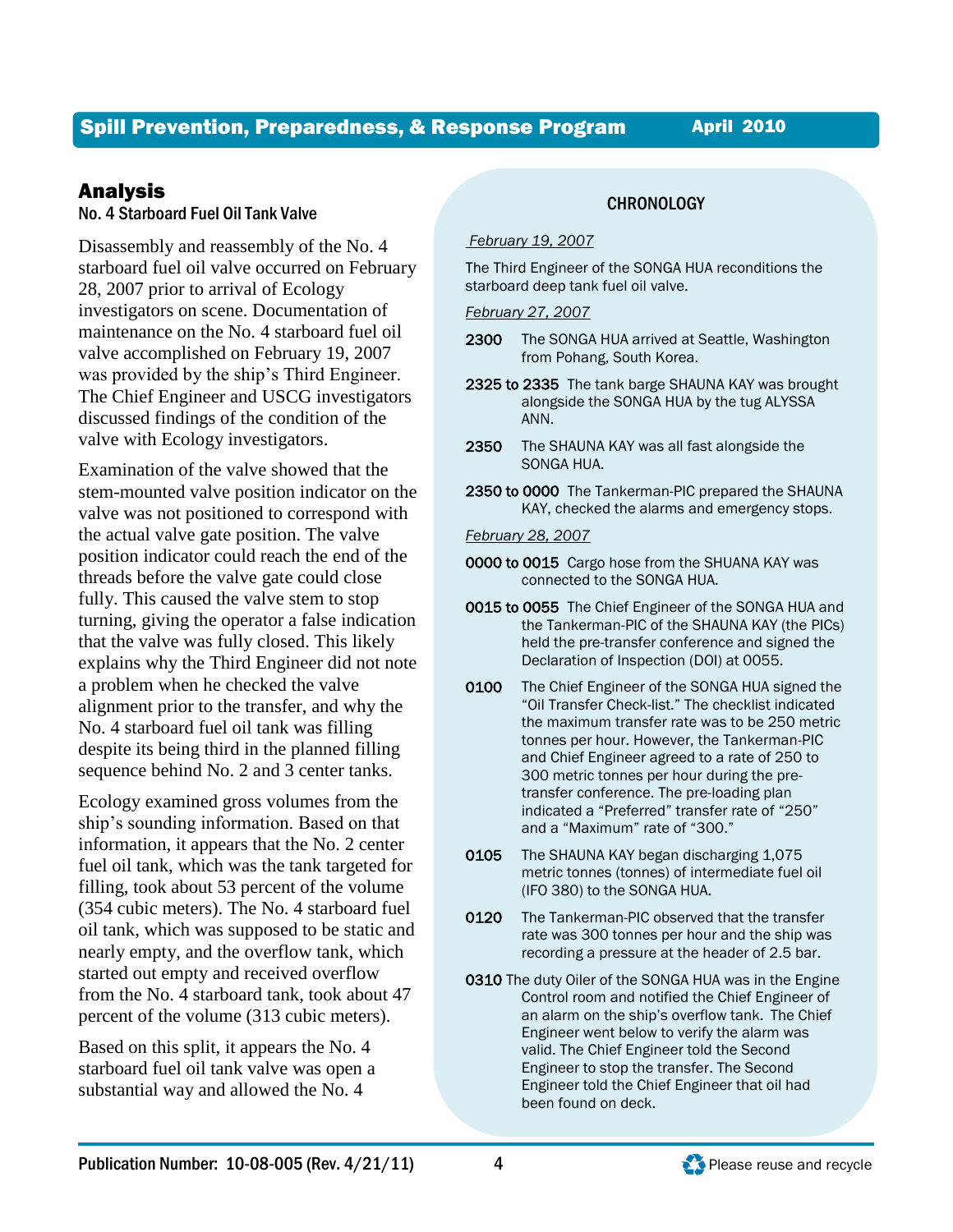starboard fuel oil to accept 47 percent of the flow. Therefore, the reassembly of the No. 4 starboard fuel oil valve with regard to the positioning of the valve position indicator on the valve stem was significantly in error.

Given the importance of fuel oil valves to safety and the protection of the marine environment, the Chief Engineer should have carefully overseen the Third Engineer's work on the valve. In addition, the ship's bunkering team should have given special attention to the No. 4 starboard fuel oil tank levels during the first bunkering operation following the No. 4 starboard fuel oil tank valve's reassembly.

## Transfer Rate

The transfer began at 0105 and was stopped on an emergency basis at 0316 (about 2.2 hours). According to the Tankerman-PIC, at 15 minutes into the transfer the transfer rate was about 300 metric tonnes per hour (about 311 cubic meters per hour).

Information provided by the Chief Engineer of the SONGA HUA indicated that 667 cubic meters (gross) were received. This results in a calculated average transfer rate of about 303 cubic meters per hour. The barge figures provided by the Tankerman-PIC indicated that about 673 cubic meters (gross) were delivered. This results in a calculated average transfer rate of about 306 cubic meters per hour.

The oil transfer check-list specified the maximum transfer rate was to be 250 metric tonnes per hour. The pre-loading plan prepared by the Chief Engineer and signed by the Master of the SONGA HUA indicated that the "Recommended" delivery rate was "250" and the "Maximum" delivery rate was "300" – no units were specified. The Tankerman-PIC understood the agreed delivery rate to be between 250 and 300

- 0316 The Second Engineer of the SONGA HUA called to the Tankerman-PIC of the SHAUNA KAY for an emergency shutdown via two blasts on the air horn. The Tankerman-PIC stopped the transfer by stopping the barge's pump within about five seconds. The Tankerman-PIC called the Chief Engineer to see what the problem was. The Chief Engineer told him to stand by and he would call back.
- 0331 The Tankerman-PIC tried to call the Chief Engineer on radio channel 71, but got no response. He tried seven more times and got no reply.
- 0335 to 0351 The Tankerman-PIC tried to contact the Chief Engineer using the air horn for 15 minutes but got no reply.
- 0351 The Tankerman-PIC put up a ladder to the SONGA HUA's gangway and climbed up to the ship's deck. He walked to the starboard side and saw oil all over the deck. He then went over and got the Captain on ALYSSA ANN.
- 0410 to 0415 The Songa Hua's Master phoned the company's Operations, Safety, and Health Manager in Seattle to notify him of the spill. The Operations/HSEQ Manager said he then phoned the ship's agent and told him to make further notifications of the spill. Further notifications were made to the SONGA HUA's oil spill response contractor and to the vessel operator's office in Singapore.
- 0415 The Tankerman-PIC notified the Captain of the ALYSSA ANN of the spill. The Captain and Tanker-PIC went back up to the ship and could see a little oil in the water. The Captain of the ALYSSA ANN went back to the tug to make notifications.
- 0430 The Tankerman-PIC and crew of the ALYSSA ANN deployed 1,500 feet of boom and threw a marker buoy.

#### *March 1 to March 4, 2007*

Cleanup contractors removed oil from the side of the SONGA HUA, the breakwater for the Elliot Bay Marina, and the pilings beneath Pier 91.

#### *March 5, 2007*

After a shoreline assessment the cleanup from the spill was signed-off as complete by the Incident Command.



L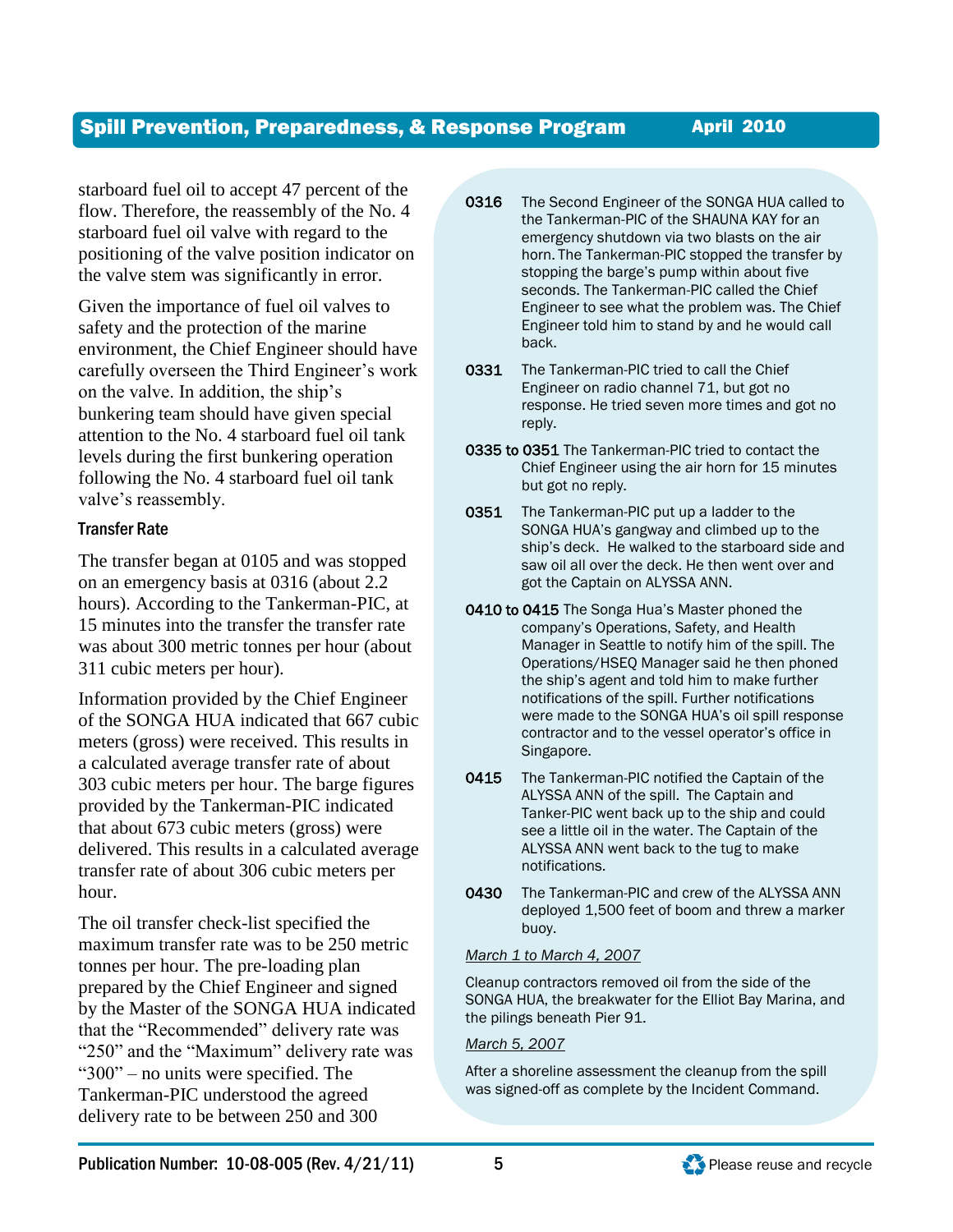metric tonnes per hour (about 259 to 311 cubic meters per hour). While there are differences in the ship's paperwork as to the transfer rate, the transfer rate appears to have been within the agreed upon range.

The oil transfer checklist signed by the Chief Engineer indicates "If any irregularities are observed, transfer must be stopped immediately?" The adjacent box is checked "Yes." Since about 47 percent of the flow was to the No. 4 starboard fuel oil tank during the transfer, it should have been apparent to the Chief Engineer that the transfer rate to the No. 2 center fuel oil tank was substantially below the agreed upon rate. This should have resulted in a stop of the transfer, but did not. Therefore, it appears that the Chief Engineer was not monitoring the transfer rate to the No. 2 center fuel oil tank or did not investigate the discrepancy.

In addition, the duties of personnel found in the SONGA HUA's bunkering procedures states that the "Responsible Engineer" (presumably the Chief Engineer as the PIC of the transfer), "Check constantly the state of the tanks and in replenishing and control the transfer rate." It does not appear that the Chief Engineer met this duty.

# Conclusions

Based on the information gathered:

- Examination of the No. 4 starboard fuel oil tank valve showed that the stem-mounted valve position indicator on the valve was not positioned to correspond with the actual valve gate position. The valve position indicator could reach the end of the threads before the valve gate could close fully. This caused the valve stem to stop turning, giving the operator a false indication that the valve was fully closed.
- The reassembly of the No. 4 starboard fuel oil valve with regard to the positioning of the valve position indicator on the valve stem was significantly in error.
- Given the importance of fuel oil valves to safety and the protection of the marine environment, the Chief Engineer should have carefully overseen the Third Engineer's work on the valve.
- While there are differences in the ship's paperwork as to the planned transfer rate, the actual transfer rate appears to have been within the agreed upon range.
- Since about 47 percent of the flow was to the No. 4 starboard fuel oil tank during the transfer, it should have been apparent to the Chief Engineer that the transfer rate to the No. 2 center fuel oil tank was substantially below the agreed upon rate. This should have resulted in a stop of the transfer, but did not. Therefore, it appears that the Chief Engineer was not monitoring the transfer rate to the No. 2 center fuel oil tank or did not investigate the discrepancy.
- It does not appear that the Chief Engineer met his procedural duty to "Check constantly the state of the tanks and in replenishing and control the transfer rate."
- At least thirty-five minutes elapsed between the time the ship signaled for an emergency shut down, and the Tankerman-PIC learned of the spill by his own initiative. During that time the Chief Engineer did not communicate with the Tankerman-PIC despite the Tankerman-PIC's repeated attempts to make contact.
- About one hour and fifteen minutes elapsed before the SONGA HUA's Master activated the ship's contingency plan via the ship's agent.

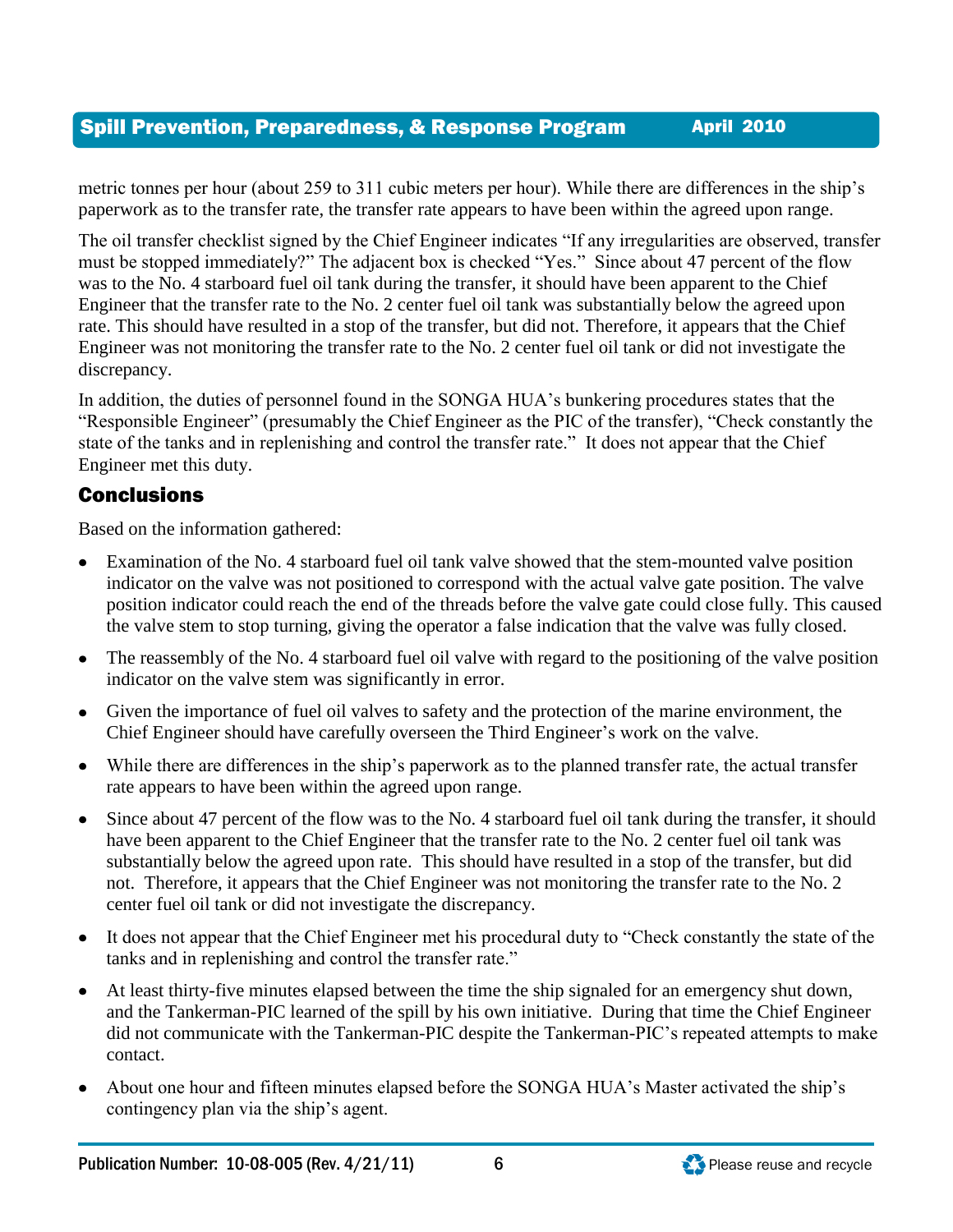- About one and one-half hours elapsed before required notifications were made on behalf of the SONGA HUA and only after the discovery of the spill by the Tankerman-PIC.
- Despite what the Chief Engineer certified on the Declaration of Inspection, the Second Engineer exceeded Washington's work hour requirements during the bunkering operation.
- Once they learned of the spill, the Tankerman-PIC and other tank barge company personnel quickly initiated notification and response actions.

# Cause of Spill

Based on the information gathered, the immediate cause of the spill was the Chief Engineer's inadequate monitoring of the transfer rate via tank soundings. This compromised his situational awareness and allowed the No. 4 starboard fuel oil tank to overflow. Factors contributing to the spill included:

- The Third Engineer's improper reassembly of the No. 4 starboard fuel oil tank valve.  $\bullet$
- The Chief Engineer's inadequate oversight of the Third Engineer's No. 4 starboard fuel oil tank valve  $\bullet$ reassembly.
- A lack of any special attention to the level of oil in the No. 4 starboard fuel oil tank during the first transfer following the valve's reassembly.
- The Chief Engineer's lack of adherence to a company procedure that required him to "Check" constantly the state of the tanks and in replenishing and control the transfer rate."

# Lessons Learned

- Maintaining situational awareness is critical during any maritime operation, whether underway or while conducting operations alongside. Situational awareness is particularly important for watchstanders and Persons-in-Charge.
- The oil transfer rate can be an important indicator of whether the fueling operation is proceeding as  $\bullet$ planned for Persons-in-Charge. An unanticipated high or low transfer rate may indicate to the Personin-Charge that something is not right and requires investigation and correction.
- The ship's fuel transfer system is made up of equipment whose failure poses a substantial risk of an oil  $\bullet$ spill. Therefore, the ship's Chief Engineer should oversee maintenance and repairs of the fuel system. The first use of the fuel transfer system following maintenance or repairs should be carried out with a heightened level of caution.
- The fuel deliverer and receiver should maintain good communication throughout the bunkering  $\bullet$ process. They should work together following any spill to contain it and to notify appropriate authorities.

# Prevention Recommendations

To ship owners and operators:

- Ensure bunkering procedures and all federal and state regulations regarding bunkering and oil transfers are understood and complied with by ships' crews.
- Review your maintenance program to ensure that it requires adequate oversight of repairs and testing of any equipment that may impact the safety of the ship and the marine environment.